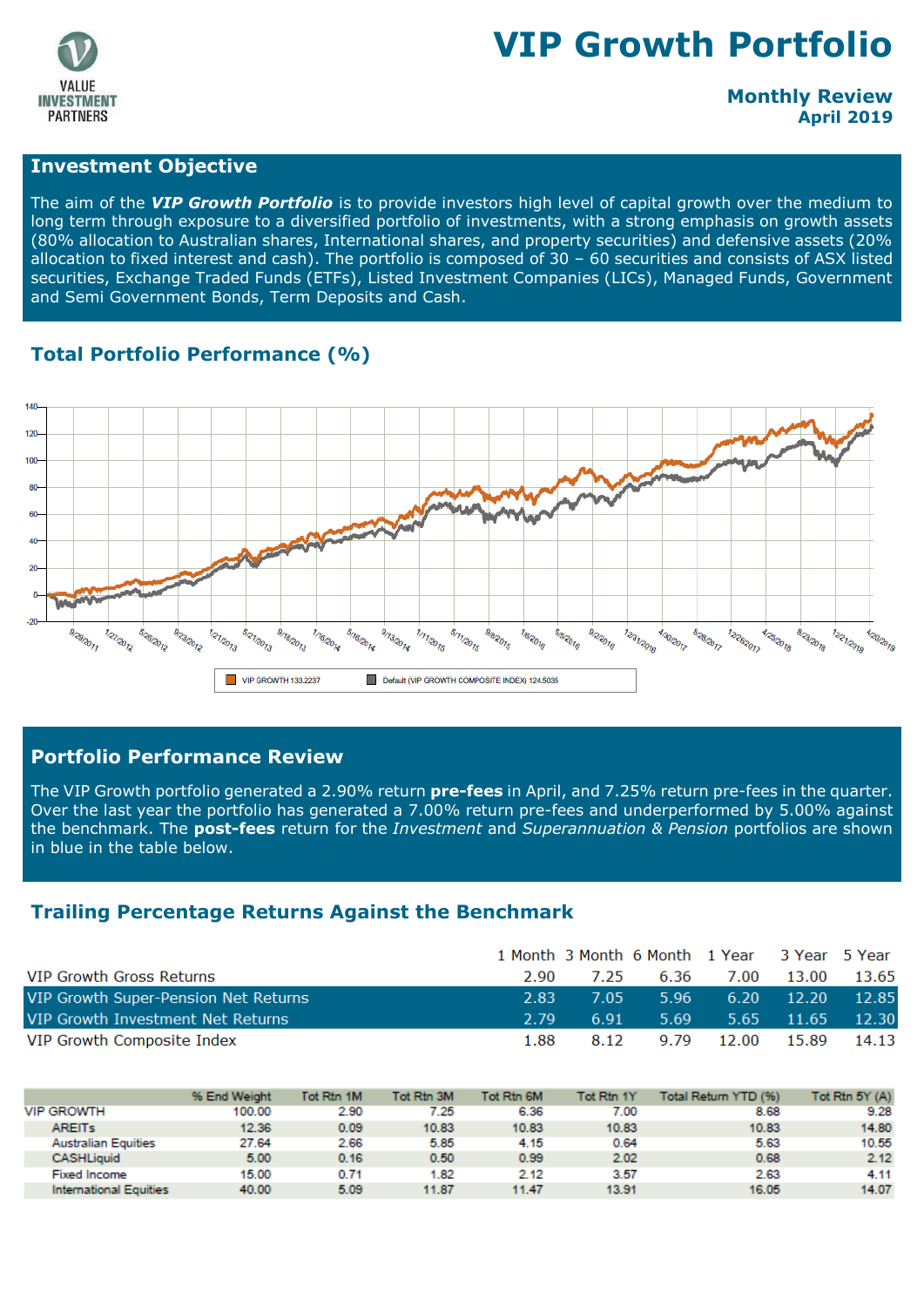## **The Month in Review April 2019**

#### **Economic & Market Commentary**

Domestic and international markets have been steadily positive over the month of April. Despite uncertainty still existent in the wider economy, data out of key countries has spurred on markets for the month. The US economy recorded its 103<sup>rd</sup> month of adding jobs to the economy, with 263,000 jobs in April. As such, the S&P 500 posted a 4.05% rise for the month. Japan's Nikkei 225 recorded a 4.97% result, and the UK's FTSE 100 2.31%. In Australia, the IMF forecasted Australia's real GDP to grow at an average rate of 2.7% per year between 2020 and 2024, the highest growth rate for advanced economies. The S&P/ASX 200 index recording a 2.37% rise, continuing the positive trend from last month.

Reports out of the US have stated that China has taken a backwards step in negotiations with the US regarding the trade war. While discussions have thus far been productive if not slow, US trade representative Robert Lighthizer has this week accused China of trying to change the text of the US-China agreement that was otherwise nearing its final stages. Typically, President Trump reacted erratically, tweeting that the current 10% tariff would rise to 25% and \$325 of untaxed goods could also face the 25%. His actions sent the Shanghai Composite down 5.6%, while the Dow Jones dipped 1.8% early before recovering to close down 0.3%. As a result of the UK extending Brexit until the  $31^{st}$  of October, they will participate in the European elections on the 23<sup>rd</sup> of May. Until October, the Brexit discussions so far would suggest we could easily see significant inaction until that date.

Meanwhile, Australia has been working its way through the last fortnight of the Federal Election, with Labor enforcing their focal point of a 'fair go' for Australia and that Morrison government is 'only for big end of town.' In contrast, the Coalition continues to push their message that only a Liberal-led government can be trusted to manage the Australian economy. Although consensus among investor groups has believed Labor will win for some time, the latest Newspoll suggests that the race is beginning to tighten with the results showing a 51% to Labor and a 49% to the Coalition, a 1% change towards the middle since the last poll. While a Labor government will no doubt be detrimental for the world of investment, it isn't believed that the market will see a prolonged period of doom given that a Bill Shorten-led Australia has been priced into the market since the leadership coup in the Coalition party.

While the world continues to post gains amidst uncertainty with the US-China trade war and Brexit, it can be said that there is much more reason for a positive outlook for 2019 if the parties involved are able to reach an agreement.



#### **Tactical Asset Allocation & Risk/Return**



#### Risk-Reward One Year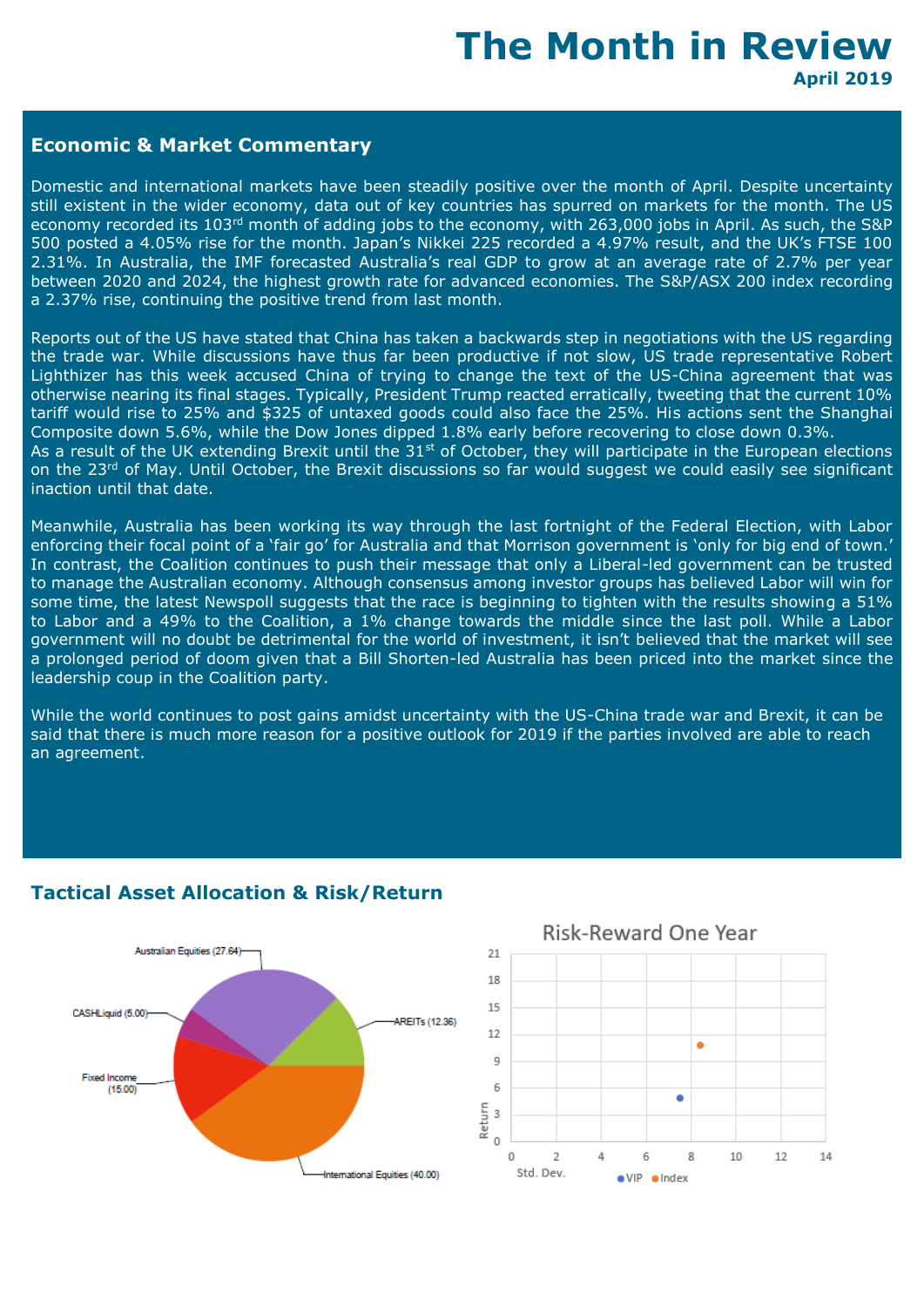#### **Australian Shares Leaders Blend Portfolio Performance & Portfolio Adjustments**

The VIP Australian Share Leaders portfolio generated 2.06% pre-fees return for the month and 4.20% over the last 3 months. The portfolio underperformed against the S&P/ASX 200 index over the month by 0.28% and underperformed by 5.14% over the quarter. Over the last year, the portfolio has generated a -1.97% return pre-fees underperforming the ASX 200 index by 12.51%. The **post-fees** returns for the *Investment* and *Superannuation & Pension* portfolios are shown in **blue** in the table below.

The **Top Contributors** were Treasury Wines Estates 15.20%. REA Group 6.96%, and Westpac Banking Group 6.13%. The **Top Detractors** were South32 -10.46%, Alumina -7.44%, and BHP Group -2.83%.

In April the Investment Committee sold half of the holding in Treasury Wine Estates to crystalize the gains made this month, and invested that weighting in Woolworths.

#### % End Weight VIP AUSTRALIAN SHARE LEADERS BLEND 100.00 WOOLWORTHS GROUP LTD  $3.46$ **TREASURY WINE ESTATES LTD** 3.48 AI UMINA I TD 3.60 **WESTERN AREAS LTD** 3.60 SANDEIRE RESOURCES NL 3.67 SONIC HEALTHCARE LTD 3.72 RAMSAY HEALTH CARE LTD 3.73 **SEEK LTD** 6.80 **REA GROUP LTD** 6.80 RESMED INC-CDI 7.00 SOUTH32 LTD 7.31 **COMMONWEALTH BANK OF AUSTRAL** 9.21 **MACQUARIE GROUP LTD** 9.24 9.25 **WESTPAC BANKING CORP** AUST AND NZ BANKING GROUP 9.26 **BHP GROUP LTD** 9.89



### **VIP Australian Share Leaders Blend Holdings & Sector Exposure**

#### **International Shares Portfolio Performance & Portfolio Adjustments**

The VIP International Share Portfolio generated a 4.98% return for the month **pre-fees** and 10.92% over the last 3 months. In doing so the portfolio outperformed against the MSCI World Ex Aus (AUD) index by 0.42% for the month and underperformed by 1.10% over the quarter. Over the last year, the portfolio has generated a 12.82% return and underperformed against the index by 1.46%. The **post-fees** returns for the *Investment* and *Superannuation & Pension* portfolios are shown **in blue** in the table below.

The **Top Contributors** were Loftus Peak Global Disruption 6.50%, Magellan Global 5.02%, and Alliance Bernstein 4.99%. The **Top Detractors** was Platinum International 4.00%.

In April, the Investment Committee made no changes to the portfolio.

#### **VIP International Equity Holdings & Region Exposure**

|                             | % End Weight |
|-----------------------------|--------------|
| <b>VIP INTERNATIONAL</b>    | 100.00       |
| <b>BBG AUB Bank Bill</b>    | 1.91         |
| LOFTUS PEAK GLOBAL DISRUPTN | 18.47        |
| PLATINUM INTERNATIONAL FUND | 19.80        |
| ALLIANCEBERNSTEIN GLB EQ FD | 29.82        |
| <b>MAGELLAN GLOBAL FD</b>   | 30.00        |